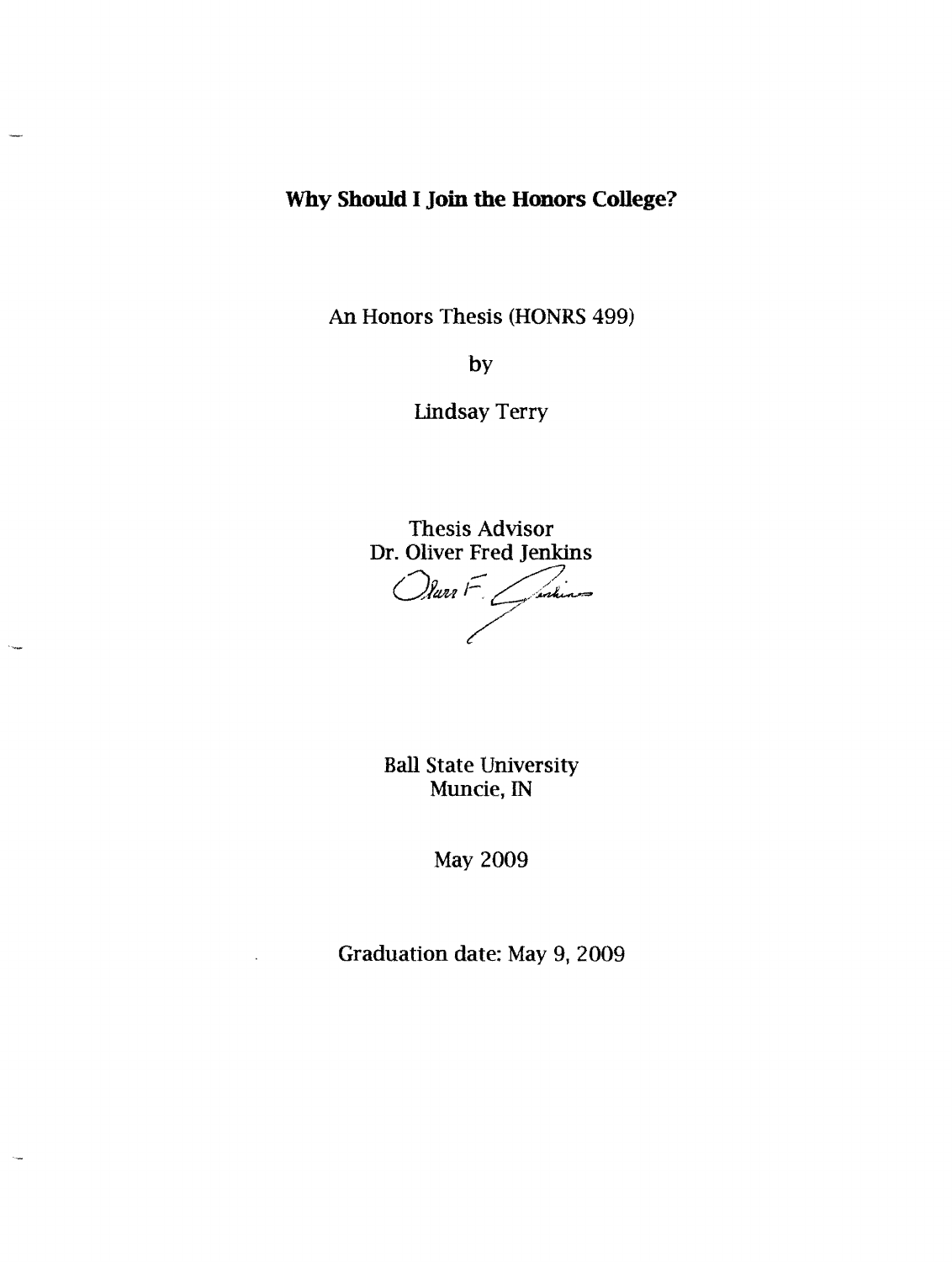### **Abstract**

After speaking with several incoming honors college freshman, I realized that these students were not sure why they were joining the honors college. As I reflected on my life a couple years ago, I quickly decided that I also had lacked much reasoning for joining the honors college. As a high school honors student, it seemed the logical next step in my educational career. In addition, I remember being told the two main perks that every honors college knows: extended library rental periods and priority scheduling. However, because I had completed a lot of time in the honors college, I had come to appreciate all of the other amazing features that the honors college offers its students.

I decided to create a brochure that could be distributed to high school seniors when they come to visit. To collect input, I sent out a survey to honors juniors and seniors, which asked several questions about their experience in the honors college. After receiving the responses, I analyzed the data to look for the most common answers. Honestly, I was surprised with the variety of answers that I obtained, some of which I had never considered. After several sessions of examining all of the data, I was able to create my final project, the brochure.

### **Acknowledgements**

- I want to thank Dr. Jenkins for advising me throughout the course of my project. From helping me construct good survey questions to a final critique of the project, he provided extremely beneficial guidance.
- I would also like to thank all of the honors college students who participated in my survey. Without all of their input, my thesis would not have been a success.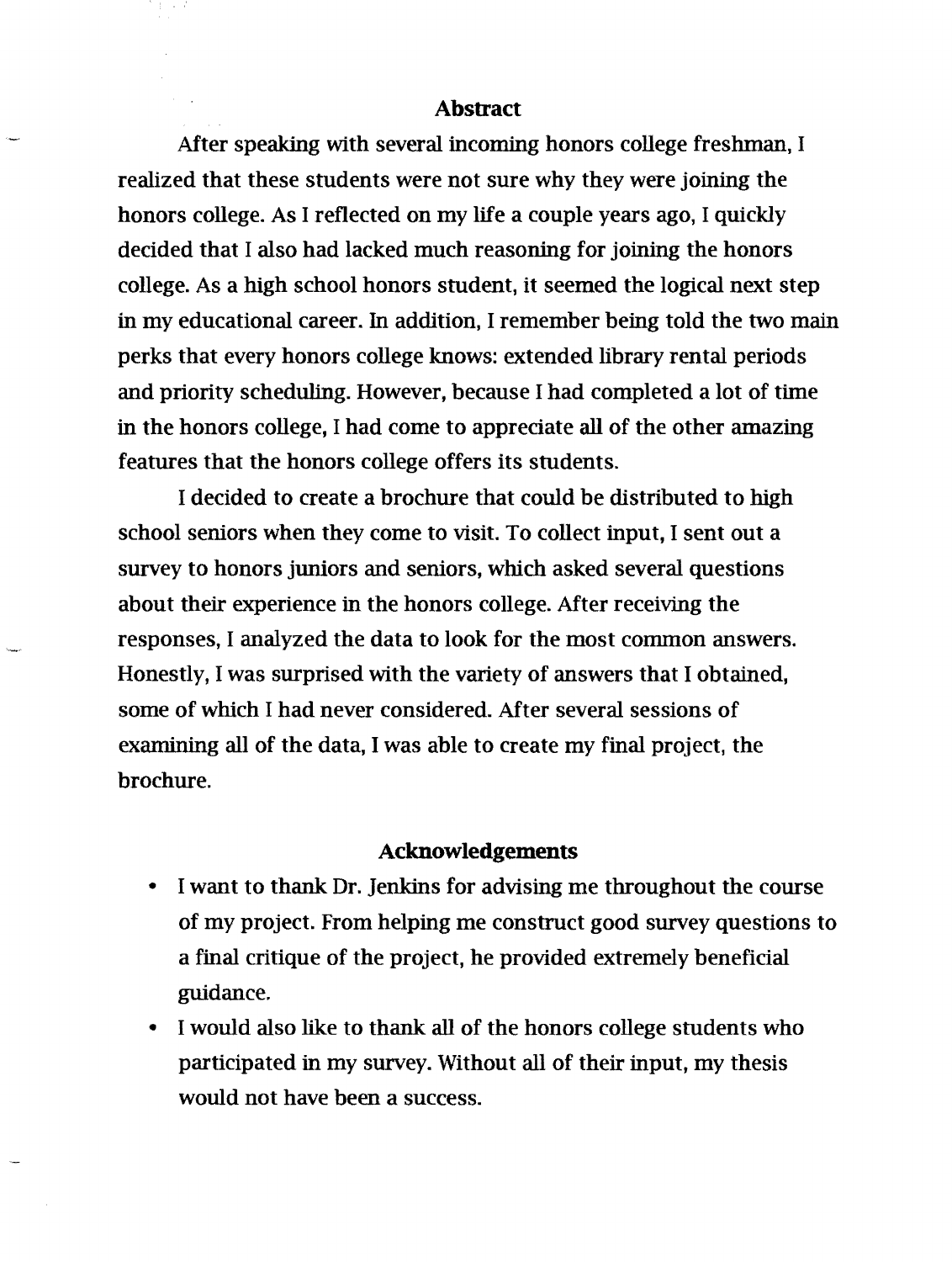#### Rationale

After speaking with several Honors College incoming freshman, I realized that many people did not realize all that there was to offer. Instead, they were mostly joining for the fact that they were in an honors program in high school. Many of them had not even thought of it as a decision, but instead, just a stepping stone to continue their "honors path." As I felt that this was not a good reason to join and understood how much there was to offer, I decided to create a brochure, based on input from other upperclassmen, which discusses many of the great aspects that are offered at the Ball State Honors College.

This lead to me designing a survey, which was then submitted via email to all Honors College juniors and seniors for response. The first three questions were pretty general. I asked for the student's name, which allowed me to include some direct quotes in my final project. In addition, I asked for their class and major. I had thought that I might see some general trends between people with the same majors. However, after analyzing the data, that was not the case. The fourth question I asked was for a list of the honors courses a student had taken. This allowed me to eliminate a couple of response sets because those students had only taken two honors classes, which I did not feel was enough to make a good judgment on the other answers.

Next, we had the survey questions that were most important to my brochure. These questions discussed which classes the students felt were most and least beneficial and why. I used these questions to compare the answers between students who chose the same classes on opposing questions. I wanted to analyze the difference in their experiences. I saw the most opposition in the answers that I received from students who chose the colloquiums, which makes logical sense because those classes are so diverse.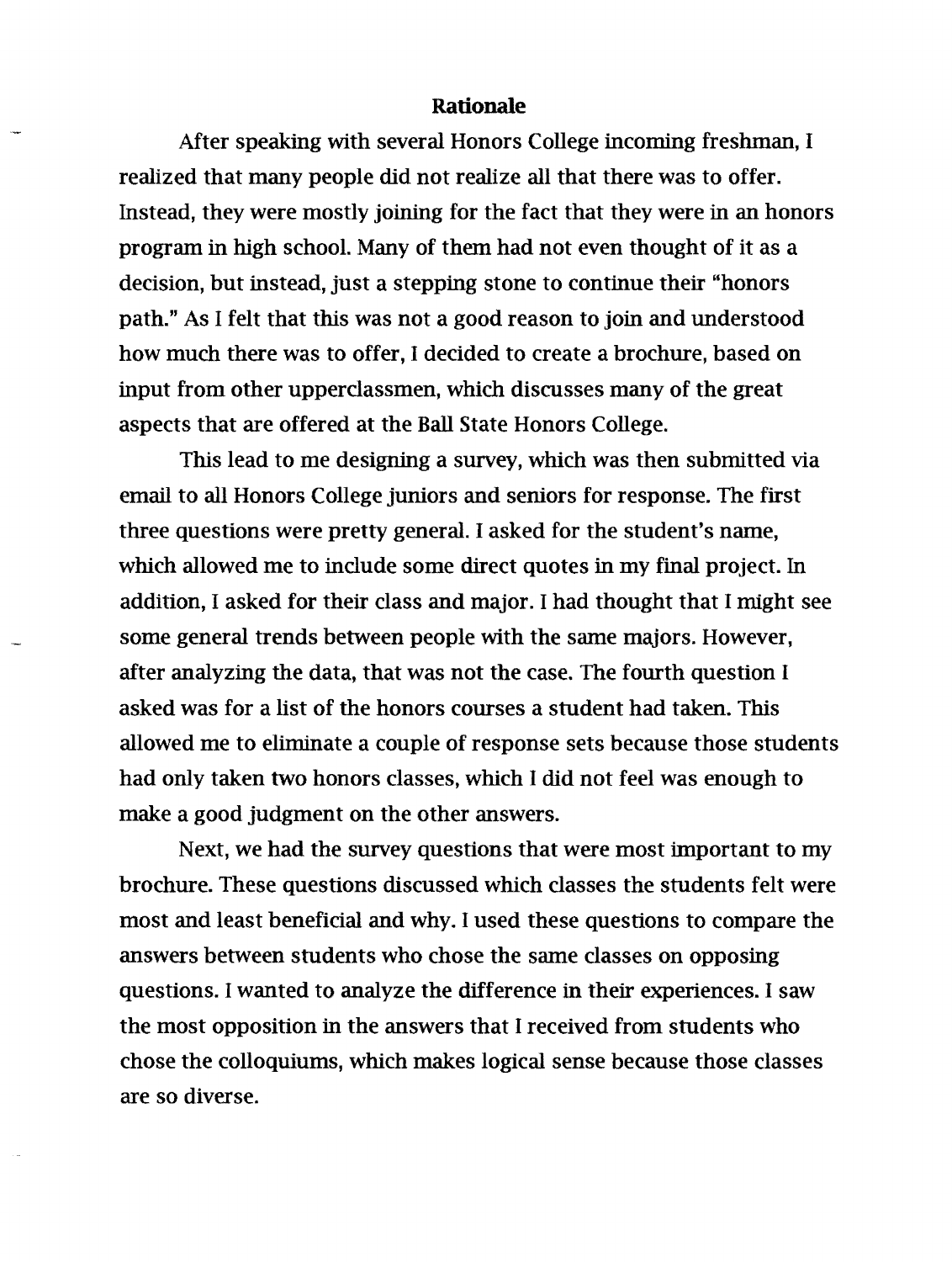My final question on the survey asked students to think back to why they had initially joined the Honors College as a freshman. As I expected, these students identified the same reasons that I had heard from the current freshman class. This made me realize that this general trend of not realizing the beauty of the Honors College until spending time as a member was a long time trend. I am hoping that my brochure can be the source, or at least one of many sources, which demonstrate to incoming freshman all that there is to offer at the Ball State Honors College because I believe that there should be more to the decision than just continuing an honors cycle.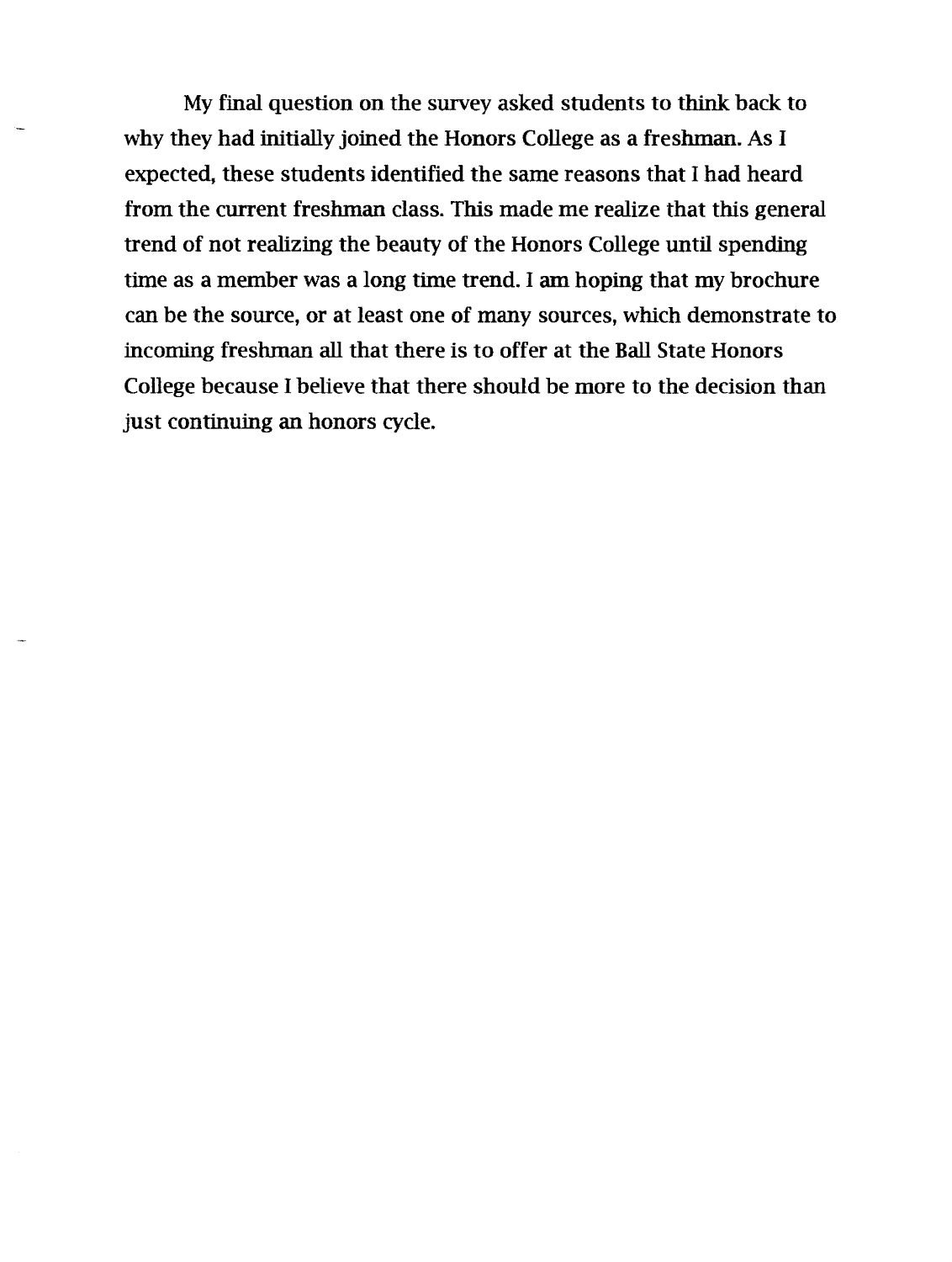# **Why Should I Join the Honors College?**

**Junior and Senior Questionnaire** 

| What honors courses have you taken? |  |
|-------------------------------------|--|

Which honors course have you found most beneficial? Why?

Which honors course have you found least beneficial? Why?

What is the one thing you have found most beneficial as a member of the honors college?

If you can remember, why did you join the honors college when you were a freshman?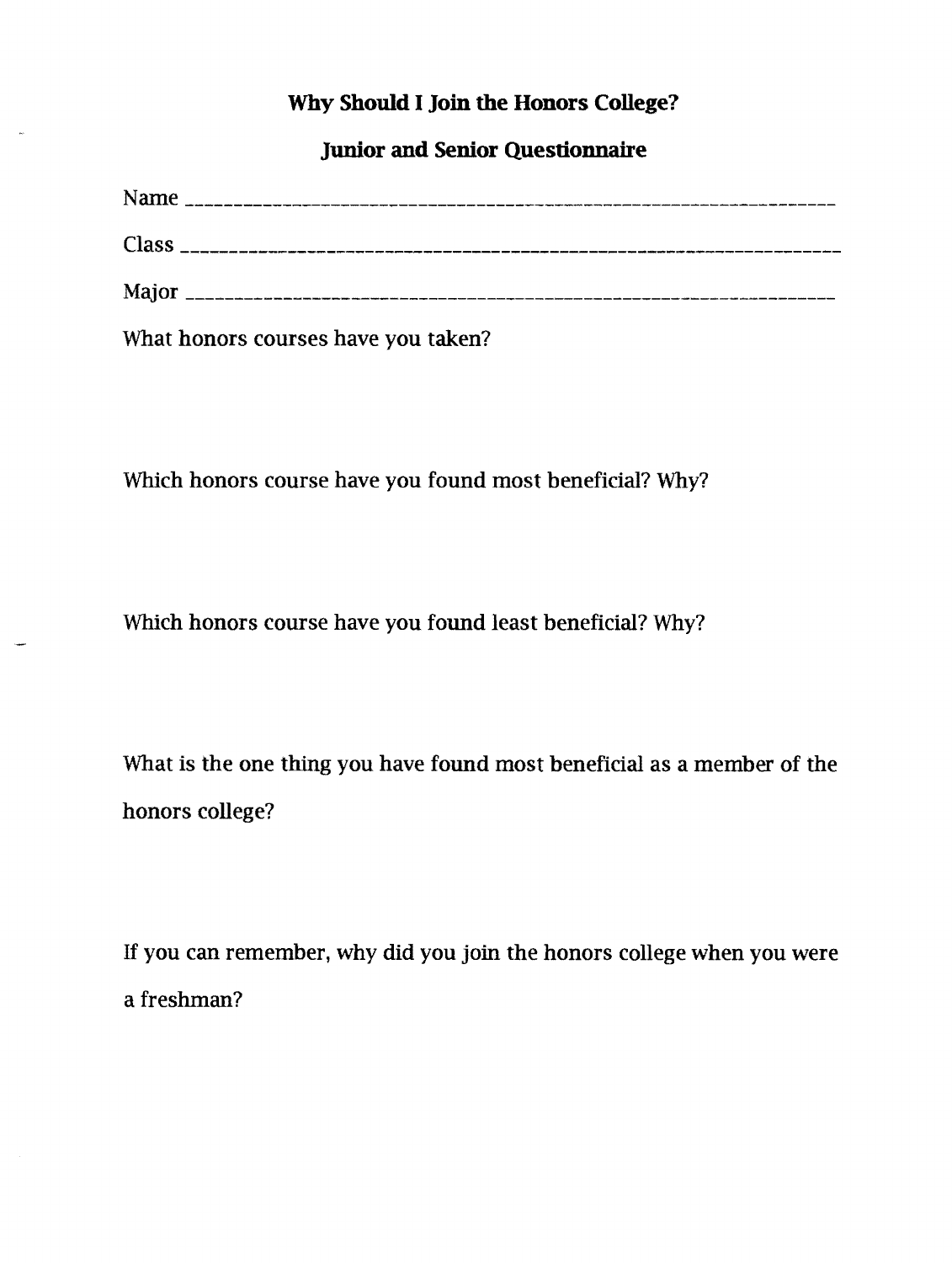# Why **should you join the Honors College?**

## **A Sense of Belonging**

Feeling a sense of belonging at the collegiate level can be more challenging than what one experienced in high school. By joining the honors college, you will feel like you have a family right at Ball State. Jennifer Banning said, "You're part of a smaller community within the campus that way, complete with the support system and extra resources the Honors College offers." During your first

semester, you will take Honors 100, which is a once a week seminar that will familiarize you

with Ball State



and Muncie. This will make you feel more at home already. In addition, you will see the same people in your classes that you see at "home" in your dorm. Beginning in the fall of 2009, housing for honors college students will be located on the south end of campus in the newly renovated Dehority Complex.

### **The Perks**

(Because there are more perks than just keeping your library books all year)

A survey of junior and senior members of the Honors College revealed the following as benefits:

- **Priority Scheduling: As a** member of the honors college, your schedule requests take precedence, thus allowing you to get more of the classes that you prefer.
- **Support of Professors: Students** felt they were able to build a closer relationship with their honors college professors. "The professors within the honors college are extremely personable and helpful even outside of class," said Michelle Welage.
- **Smaller Class** Sizes: You will not find yourself in an honors lecture hall. Courses in the honors college are kept small to promote discussion based learning experiences.

Advising: In addition to your freshman advisor and content area advisor, you will be assigned to an honors college advisor. These advisors are very knowledgeable about the honors college and many other aspects of Ball State. Moreover, when they do not have the information you need, they are more than willing to make the connections and figure it out for you. They are always only a phone call, email, or short walk away.

Before long, you will be finishing up your college courses and doing your honors thesis. Enjoy your experience both at Ball State and in the Honors College. It will go by qUickly!

**Honors College Carmichael Hal, Room 104 Ball State University Muncie, IN 47306** 

**Phone:765.285-1024 Fax: 765·285-2072 E-mail: honors@bsu.edu**